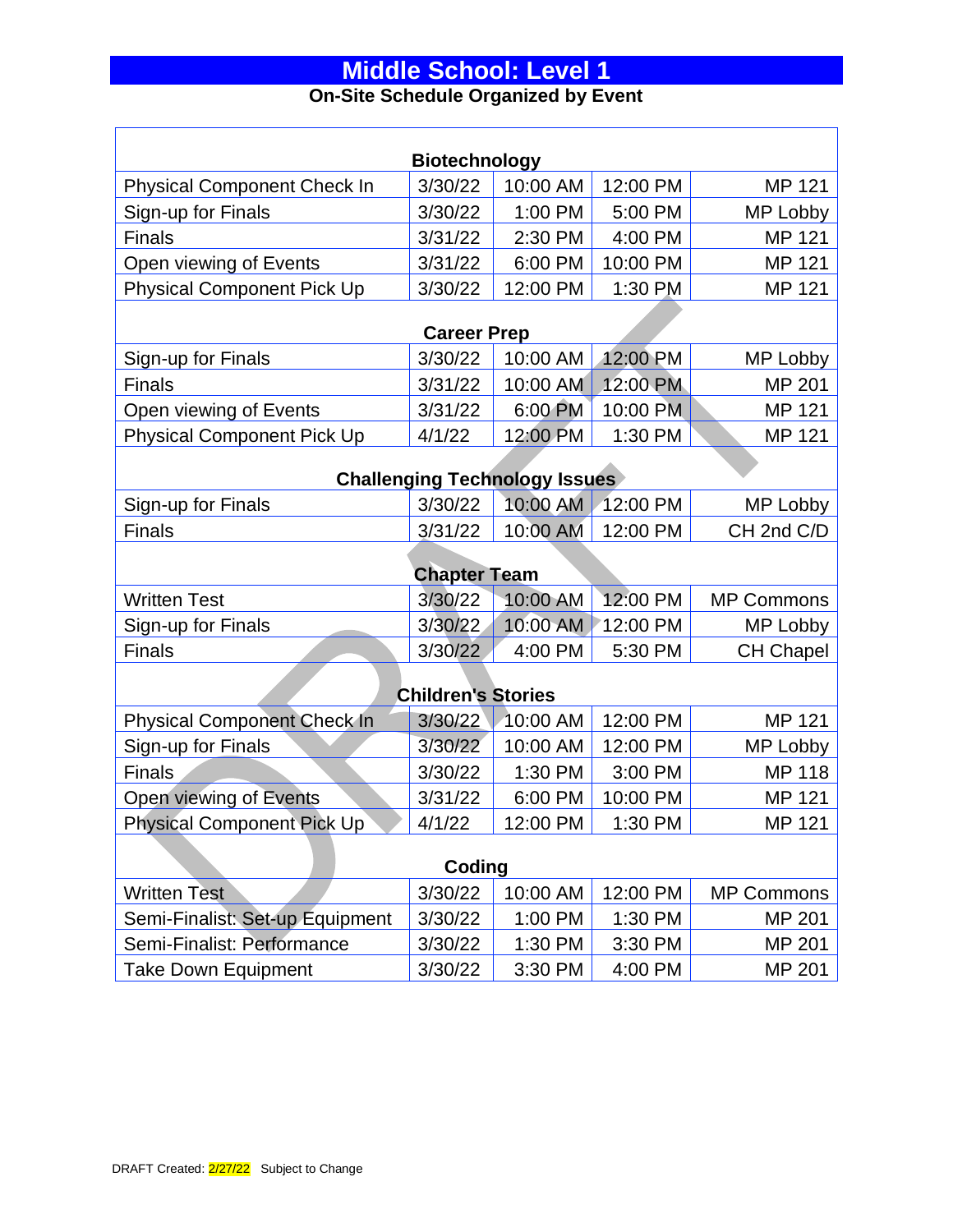#### **On-Site Schedule Organized by Event**

| <b>Community Service Video</b>                 |         |                               |          |                   |
|------------------------------------------------|---------|-------------------------------|----------|-------------------|
| <b>Physical Component Check In</b>             | 3/30/22 | 10:00 AM                      | 12:00 PM | MP 121            |
| Open viewing of Events                         | 3/31/22 | 6:00 PM                       | 10:00 PM | MP 121            |
| <b>Physical Component Pick Up</b>              | 4/1/22  | 12:00 PM                      | 1:30 PM  | MP 121            |
| <b>Computer-Aided Design (CAD) Foundations</b> |         |                               |          |                   |
| Set-up                                         | 3/31/22 | 1:30 PM                       | 2:00 PM  | MP 201            |
| Performance                                    | 3/31/22 | 2:00 PM                       | 6:00 PM  | MP 201            |
| <b>Take Down Equipment</b>                     | 3/31/22 | 7:30 PM                       | 8:00 PM  | <b>MP 201</b>     |
|                                                |         | <b>Construction Challenge</b> |          |                   |
| <b>Physical Component Check In</b>             | 3/30/22 | 10:00 AM                      | 12:00 PM | MP 121            |
| Sign-up for Finals                             | 3/30/22 | 10:00 AM                      | 12:00 PM | MP Lobby          |
| <b>Finals</b>                                  | 3/31/22 | 2:30 PM                       | 4:00 PM  | MP 121            |
| Open viewing of Events                         | 3/31/22 | 6:00 PM                       | 10:00 PM | MP 121            |
| <b>Physical Component Pick Up</b>              | 4/1/22  | 12:00 PM                      | 1:30 PM  | MP 121            |
| <b>Cybersecurity</b>                           |         |                               |          |                   |
| <b>Written Test</b>                            | 3/30/22 | 10:00 AM                      | 12:00 PM | MP Lobby          |
| Sign-up for Finals                             | 3/30/22 | 10:00 AM                      | 12:00 PM | MP Lobby          |
| Finals                                         | 3/31/22 | 1:00 PM                       | 2:30 PM  | MP 121            |
| <b>Data Science and Analytics</b>              |         |                               |          |                   |
| <b>Physical Component Check In</b>             | 3/30/22 | 10:00 AM                      | 12:00 PM | <b>MP 121</b>     |
| Sign-up for Finals                             | 3/30/22 | 10:00 AM                      | 12:00 PM | MP Lobby          |
| <b>Finals</b>                                  | 3/30/22 | 3:00 PM                       | 5:00 PM  | CH 2nd C/D        |
| Open viewing of Events                         | 3/31/22 | 6:00 PM                       | 10:00 PM | MP 121            |
| <b>Physical Component Pick Up</b>              | 4/01/22 | 12:00 PM                      | 1:30 PM  | MP 121            |
| <b>Digital Photography</b>                     |         |                               |          |                   |
| <b>Physical Component Check In</b>             | 3/30/22 | 10:00 AM                      | 12:00 PM | MP 121            |
| <b>Finalist Set-up</b>                         | 3/30/22 | 6:30 PM                       | 7:00 PM  | CH <sub>3rd</sub> |
| <b>Finalist Performance</b>                    | 3/31/22 | 7:00 PM                       | 9:00 PM  | CH <sub>3rd</sub> |
| Open viewing of Events                         | 3/31/22 | 6:00 PM                       | 10:00 PM | MP 121            |
| <b>Physical Component Pick Up</b>              | 4/1/22  | 12:00 PM                      | 1:30 PM  | MP 121            |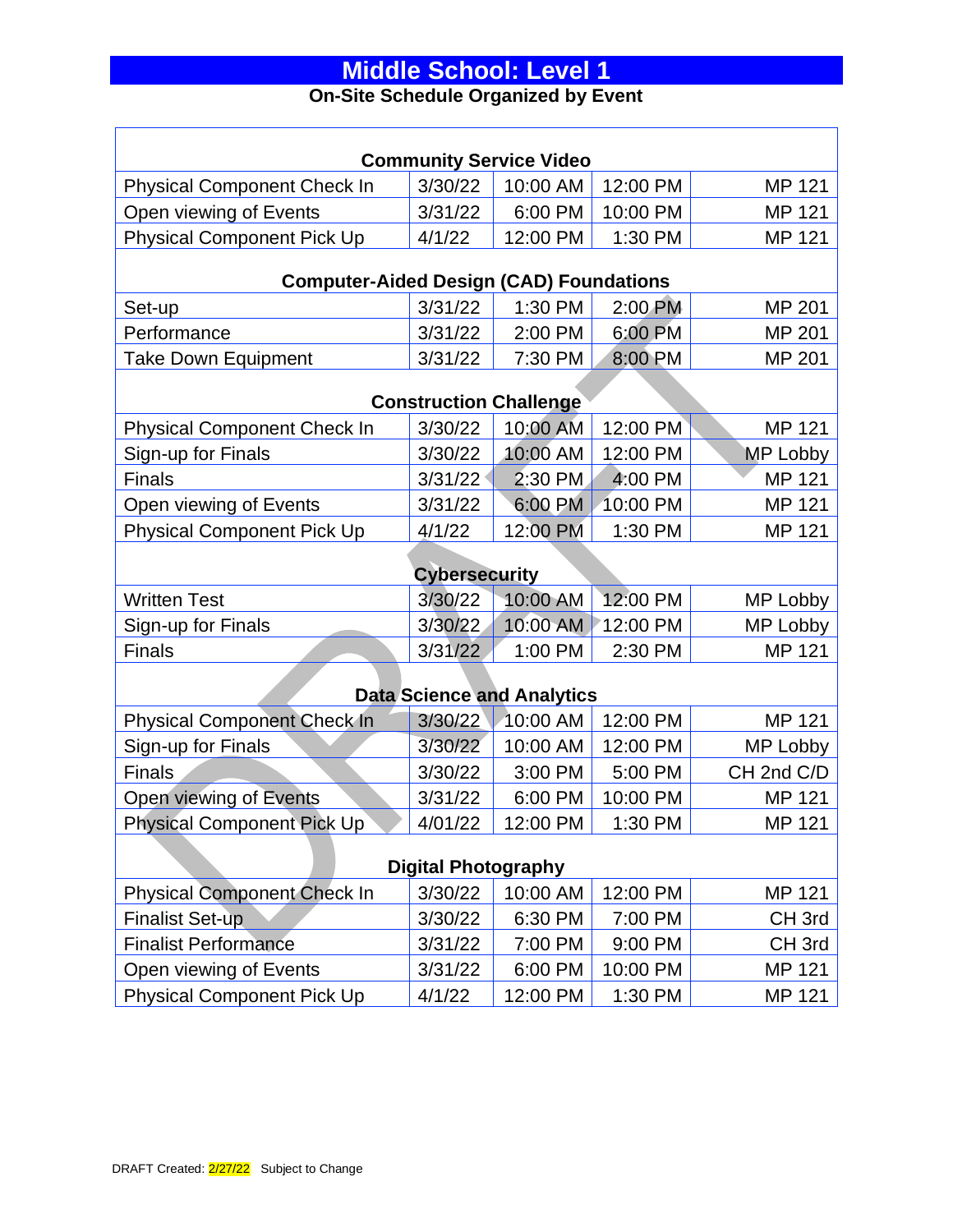#### **On-Site Schedule Organized by Event**

| <b>Dragster</b>                                    |                                |          |          |                   |  |
|----------------------------------------------------|--------------------------------|----------|----------|-------------------|--|
| <b>Physical Component Check In</b>                 | 3/30/22                        | 10:00 AM | 12:00 PM | CH 1st A          |  |
| <b>Time Trials</b>                                 | 3/31/22                        | 1:00 PM  | 5:00 PM  | <b>CH Chapel</b>  |  |
| <b>Finalist Interviews</b>                         | 3/31/22                        | 6:30 PM  | 8:30 PM  | <b>CH Chapel</b>  |  |
| <b>Physical Component Pick Up</b>                  | 4/1/22                         | 12:00 PM | 1:30 PM  | CH 1st A          |  |
|                                                    | <b>Electrical Applications</b> |          |          |                   |  |
| <b>Written Test</b>                                | 3/30/22                        | 10:00 AM | 12:00 PM | <b>MP Commons</b> |  |
| <b>Finalist Seating</b>                            | 3/30/22                        | 6:00 PM  | 6:30 PM  | MP 123            |  |
| <b>Finalist Challenge</b>                          | 3/30/22                        | 6:30 PM  | 8:00 PM  | <b>MP 123</b>     |  |
|                                                    | <b>Essays on Technology</b>    |          |          |                   |  |
| Seating- Write Outline                             | 3/30/22                        | 10:30 PM | 11:00 PM | <b>MP Commons</b> |  |
| <b>Write Outline</b>                               | 3/30/22                        | 11:00 PM | 12:00 PM | <b>MP Commons</b> |  |
| Seating- Write Essay                               | 3/30/22                        | 2:30 PM  | 3:00 PM  | <b>MP Commons</b> |  |
| <b>Finalists Write Essay</b>                       | 3/30/22                        | 3:00 PM  | 4:00 PM  | <b>MP Commons</b> |  |
|                                                    | <b>Flight</b>                  |          |          |                   |  |
| <b>Pilot Meeting</b>                               | 3/30/22                        | 1:00 PM  | 1:30 PM  | MP Gym            |  |
| <b>Time Trials</b>                                 | 3/30/22                        | 1:30 PM  | 3:00 PM  | MP Gym            |  |
| Semi-Finalist: Seating                             | 3/30/22                        | 4:00 PM  | 4:30 PM  | MP Gym            |  |
| Semi-Finalist: Build New Glider                    | 3/30/22                        | 4:30 PM  | 5:15 PM  | MP Gym            |  |
| Semi-Finalist: Pilot Meeting                       | 3/31/22                        | 10:00 AM | 10:30 AM | MP Gym            |  |
| Semi-Finalist: Fly New Glider                      | 3/31/22                        | 10:30 AM | 12:00 PM | MP Gym            |  |
| <b>Physical Component Pick Up</b>                  | 4/1/22                         | 12:00 PM | 1:30 PM  | MP Gym            |  |
| <b>Forensic Technology</b>                         |                                |          |          |                   |  |
| <b>Written Test</b>                                | 3/30/22                        | 10:00 AM | 12:00 PM | <b>MP Commons</b> |  |
| Sign-up for Finals                                 | 3/30/22                        | 10:00 AM | 12:00 PM | MP Lobby          |  |
| <b>Finalist Skill Demonstration</b>                | 4/01/22                        | 8:00 AM  | 9:30 AM  | CH <sub>3rd</sub> |  |
| <b>Foundations of Information Technology (FIT)</b> |                                |          |          |                   |  |
| <b>Written Test</b>                                | 3/30/22                        | 10:00 AM | 12:00 PM | <b>MP Commons</b> |  |
| <b>Inventions and Innovations</b>                  |                                |          |          |                   |  |
| <b>Physical Component Check In</b>                 | 3/30/22                        | 10:00 AM | 12:00 PM | MP 121            |  |
| Sign-up for Finals                                 | 3/30/22                        | 10:00 AM | 12:00 PM | MP Lobby          |  |
| <b>Finals</b>                                      | 3/31/22                        | 4:00 PM  | 5:30 PM  | MP 121            |  |
| Open viewing of Events                             | 3/31/22                        | 6:00 PM  | 10:00 PM | MP 121            |  |
| <b>Physical Component Pick Up</b>                  | 4/1/22                         | 12:00 PM | 1:30 PM  | MP 121            |  |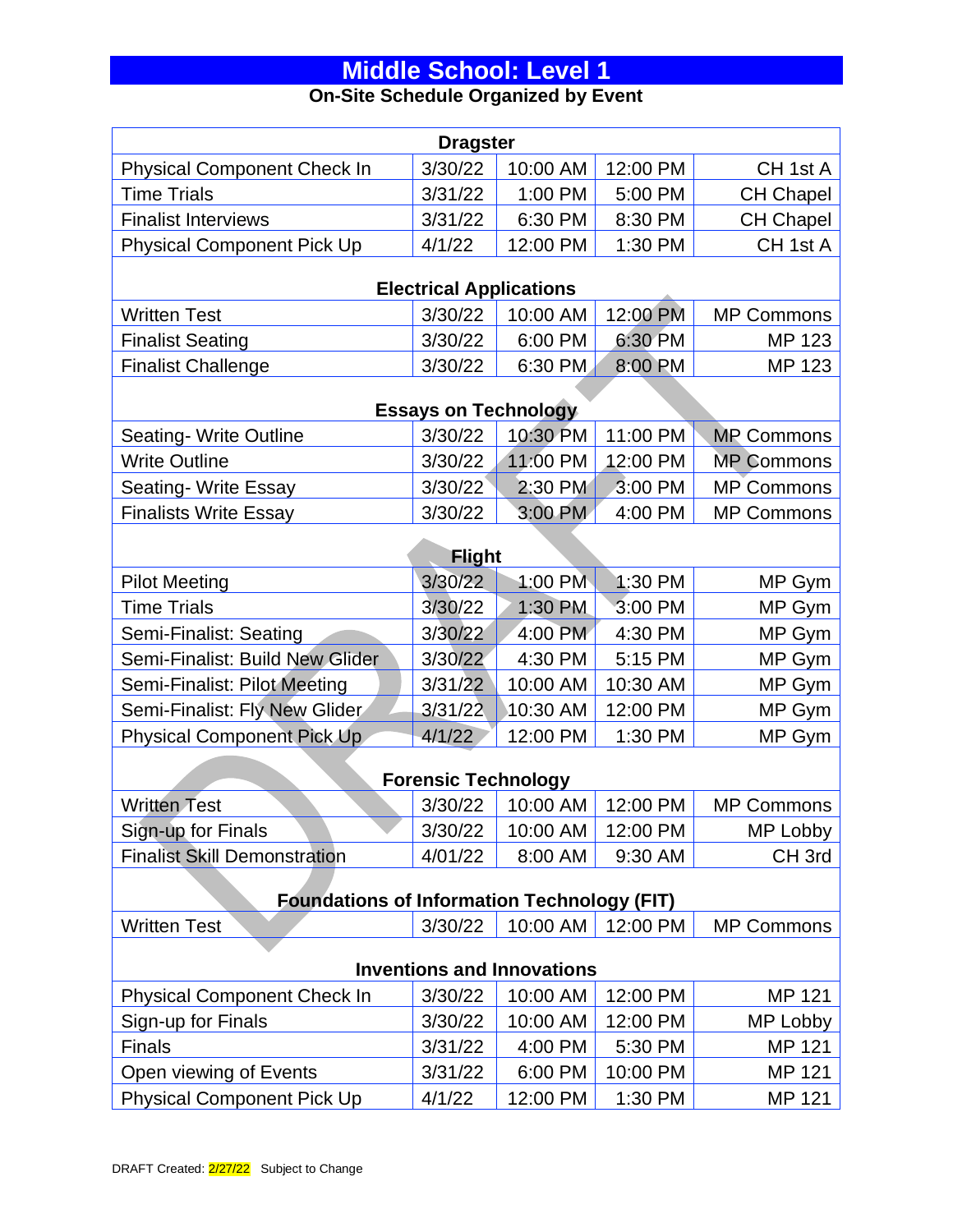#### **On-Site Schedule Organized by Event**

| <b>Junior Solar Sprint</b>         |                              |          |          |               |  |
|------------------------------------|------------------------------|----------|----------|---------------|--|
| <b>Physical Component Check In</b> | 3/30/22                      | 10:00 AM | 12:00 PM | MP 121        |  |
| Sign-up for Race Time              | 3/30/22                      | 10:00 AM | 12:00 PM | MP Lobby      |  |
| <b>Outside Races</b>               | 3/31/22                      | 12:00 PM | 1:00 PM  | Outside       |  |
| <b>Semi-Finalist Interviews</b>    | 3/31/22                      | 2:30 PM  | 4:00 PM  | <b>MP 118</b> |  |
| Open viewing of Events             | 3/31/22                      | 6:00 PM  | 10:00 PM | MP 121        |  |
| <b>Physical Component Pick Up</b>  | 4/1/22                       | 12:00 PM | 1:30 PM  | MP 121        |  |
|                                    | <b>Leadership Strategies</b> |          |          |               |  |
| Sign-up for Finals                 | 3/30/22                      | 10:00 AM | 12:00 PM | MP Lobby      |  |
| <b>Finals</b>                      | 3/30/22                      | 6:00 PM  | 8:00 PM  | CH 2nd C/D    |  |
|                                    |                              |          |          |               |  |
|                                    | <b>Mass Production</b>       |          |          |               |  |
| <b>Physical Component Check In</b> | 3/30/22                      | 10:00 AM | 12:00 PM | MP 121        |  |
| Sign-up for Finals                 | 3/30/22                      | 10:00 AM | 12:00 PM | MP Lobby      |  |
| <b>Finals</b>                      | 3/31/22                      | 4:00 PM  | 5:30 PM  | MP 121        |  |
| Open viewing of Events             | 3/31/22                      | 6:00 PM  | 10:00 PM | MP 121        |  |
| <b>Physical Component Pick Up</b>  | 4/1/22                       | 12:00 PM | 1:30 PM  | MP 121        |  |
| <b>Mechanical Engineering</b>      |                              |          |          |               |  |
| <b>Physical Component Check In</b> | 3/30/22                      | 10:00 AM | 12:00 PM | <b>MP 121</b> |  |
| Sign-up for Finals                 | 3/30/22                      | 10:00 AM | 12:00 PM | MP Lobby      |  |
| <b>Finals</b>                      | 3/30/22                      | 3:30 PM  | 5:00 PM  | MP Gym        |  |
| Open viewing of Events             | 3/31/22                      | 6:00 PM  | 10:00 PM | MP 121        |  |
| <b>Physical Component Pick Up</b>  | 4/1/22                       | 12:00 PM | 1:30 PM  | MP 121        |  |
| <b>Medical Technology</b>          |                              |          |          |               |  |
| <b>Physical Component Check In</b> | 3/30/22                      | 10:00 AM | 12:00 PM | <b>MP 121</b> |  |
| Sign-up for Finals                 | 3/30/22                      | 10:00 AM | 12:00 PM | MP Lobby      |  |
| <b>Finals</b>                      | 3/31/22                      | 4:00 PM  | 5:30 PM  | MP 121        |  |
| Open viewing of Events             | 3/31/22                      | 6:00 PM  | 10:00 PM | MP 121        |  |
| <b>Physical Component Pick Up</b>  | 4/1/22                       | 12:00 PM | 1:30 PM  | MP 121        |  |
| <b>Microcontroller Design</b>      |                              |          |          |               |  |
| <b>Physical Component Check In</b> | 3/30/22                      | 10:00 AM | 12:00 PM | MP 121        |  |
| Sign-up for Finals                 | 3/30/22                      | 10:00 AM | 12:00 PM | MP Lobby      |  |
| <b>Finals</b>                      | 3/31/22                      | 2:30 PM  | 4:00 PM  | MP 116        |  |
| Open viewing of Events             | 3/31/22                      | 6:00 PM  | 10:00 PM | MP 121        |  |
| <b>Physical Component Pick Up</b>  | 4/1/22                       | 12:00 PM | 1:30 PM  | MP 121        |  |

Г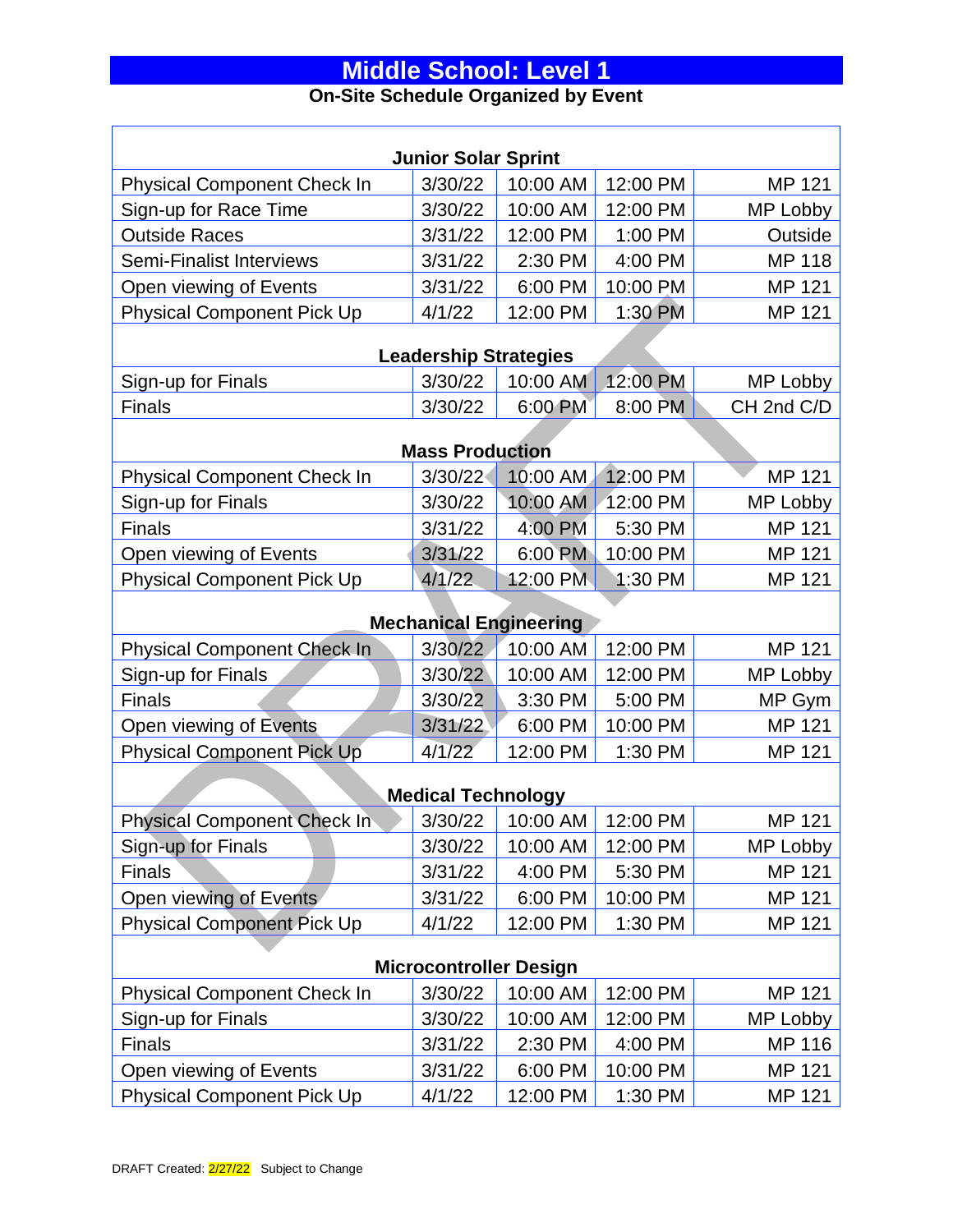### **Middle School: Level 1 On-Site Schedule Organized by Event**

| <b>Off the Grid</b>                |                        |          |           |                   |
|------------------------------------|------------------------|----------|-----------|-------------------|
| <b>Physical Component Check In</b> | 3/30/22                | 10:00 AM | 12:00 PM  | MP 121            |
| Sign-up for Finals                 | 3/30/22                | 10:00 AM | 12:00 PM  | MP Lobby          |
| <b>Finals</b>                      | 3/31/22                | 1:00 PM  | 3:00 PM   | MP 121            |
| Open viewing of Events             | 3/31/22                | 6:00 PM  | 10:00 PM  | MP 121            |
| <b>Physical Component Pick Up</b>  | 4/1/22                 | 12:00 PM | 1:30 P.M. | MP 121            |
|                                    |                        |          |           |                   |
|                                    | <b>Prepared Speech</b> |          |           |                   |
| Sign-up for Finals                 | 3/30/22                | 10:00 AM | 12:00 PM  | MP Lobby          |
| Presentation                       | 3/31/22                | 10:00 AM | 12:00 PM  | MP 204            |
|                                    | <b>Problem Solving</b> |          |           |                   |
| <b>Team Seating</b>                | 4/1/22                 | 8:30 AM  | 9:15 AM   | MP Gym            |
| Design/Solution                    | 4/1/22                 | 9:30 AM  | 11:30 AM  | MP Gym            |
| <b>Promotional Marketing</b>       |                        |          |           |                   |
| <b>Physical Component Check In</b> | 3/30/22                | 10:00 AM | 12:00 PM  | <b>MP 121</b>     |
| <b>Finalist Set-Up</b>             | 3/31/22                | 1:30 PM  | 2:00 PM   | <b>MP Commons</b> |
| <b>Finalist Performance</b>        | 3/31/22                | 2:00 PM  | 3:00 PM   | <b>MP Commons</b> |
| Open viewing of Events             | 3/31/22                | 6:00 PM  | 10:00 PM  | MP 121            |
| Physical Component Pick Up.        | 4/1/22                 | 12:00 PM | 1:30 PM   | MP 121            |
| <b>STEM Animation</b>              |                        |          |           |                   |
| Physical Component Check In        | 3/30/22                | 10:00 AM | 12:00 PM  | MP 121            |
| Sign-up for Finals                 | 3/30/22                | 10:00 AM | 12:00 PM  | MP Lobby          |
| <b>Finals</b>                      | 3/31/22                | 2:30 PM  | 4:00 PM   | MP 116            |
| Open viewing of Events             | 3/31/22                | 6:00 PM  | 10:00 PM  | MP 121            |
| <b>Physical Component Pick Up</b>  | $\bigcup$ 4/1/22       | 12:00 PM | 1:30 PM   | MP 121            |
|                                    |                        |          |           |                   |
| <b>Structural Engineering</b>      |                        |          |           |                   |
| <b>Physical Component Check In</b> | 3/30/22                | 10:00 AM | 12:00 PM  | MP 123            |
| <b>Finalist Team Seating</b>       | 3/31/22                | 9:30 AM  | 10:00 AM  | MP Gym            |
| <b>Finalist Build</b>              | 3/31/22                | 10:00 AM | 1:00 PM   | MP Gym            |
| <b>Finalist Stress testing</b>     | 3/31/22                | 5:00 PM  | 6:30 PM   | MP Gym            |